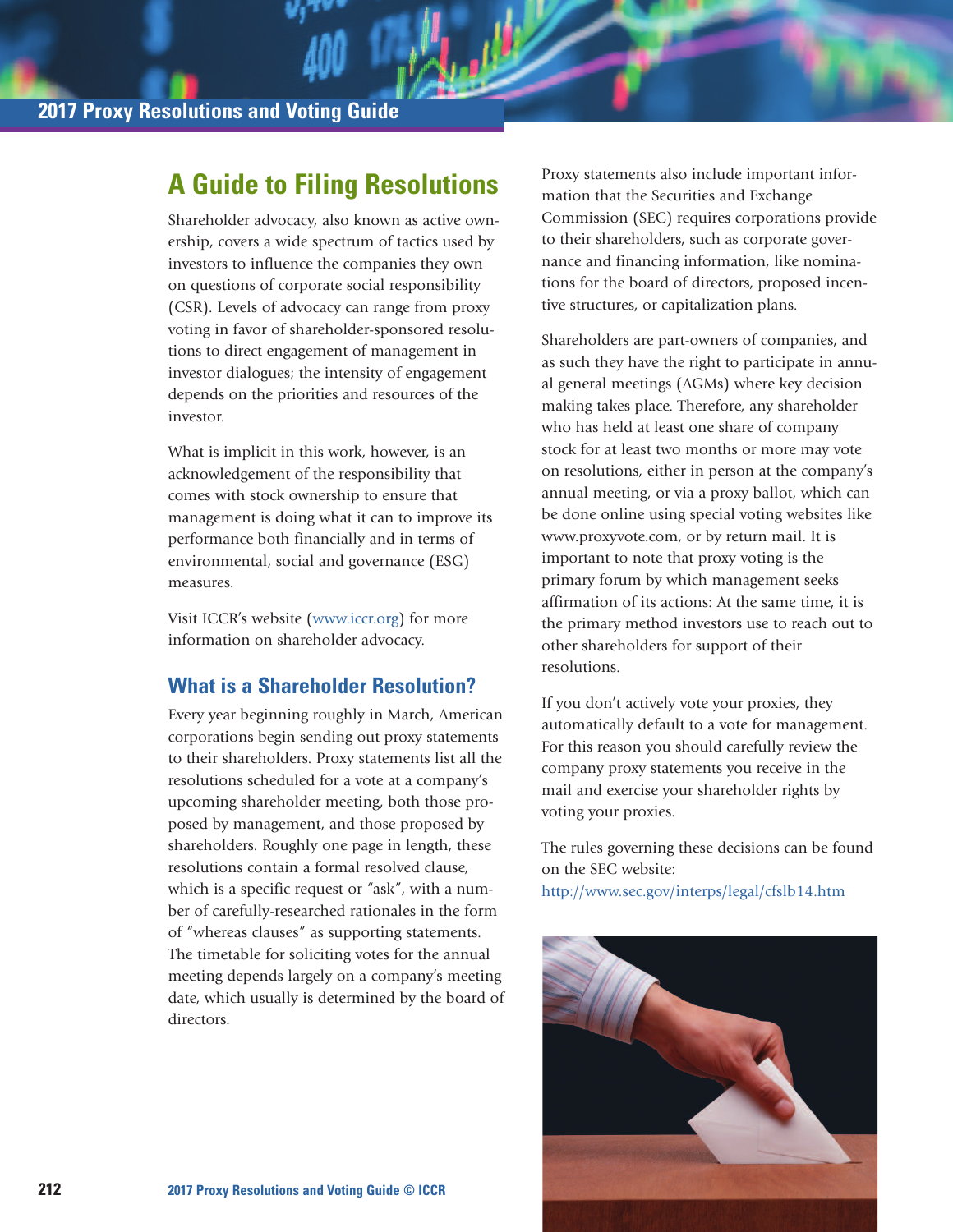#### **Who Can File?**

Any shareholder or group of shareholders owning \$2,000 or more of a company's stock for a minimum of a year can introduce a proposal. Shareholder-sponsored resolutions must be filed with companies' corporate secretaries by specific dates in order to be placed on the company proxy ballot. Individual investors new to the process might want to consider teaming up with more experienced investors as the SEC rules on the drafting and submission of resolutions can be somewhat difficult to navigate and, if they are challenged at the SEC, they can be difficult to appeal.

ICCR members are familiar enough with the process that they can draft resolutions that are not only more likely to withstand challenges at the SEC but will achieve a higher vote at the AGM. Moreover, by working in coalition and cofiling with other ICCR members, our proposals are likely to receive greater attention from management who may wish to negotiate a withdrawal in exchange for taking some action on the issue.

### **What are the Guidelines for Writing a Shareholder Resolution?**

The text of a resolution may not exceed 500 words (including any accompanying statement of support) and it may not contain any materially false or misleading statements. The matter addressed in the shareholder proposal must be "relevant"  $-$  i.e., it must relate to at least 5% of the company's total assets and at least 5% of its net earnings and gross sales for the most current fiscal year. A shareholder proposal may be excluded from the proxy statement if it conflicts with a resolution put forward by another investor on the same subject, or if the company has already substantially implemented the proposal.

The proposal may not advocate action that would be improper under the laws of the state in which the company is organized or incorporated. Some states consider it improper for shareholders to issue mandates to the board of directors. (However, the SEC usually interprets shareholder proposals to be recommendations or requests rather than mandates.) The proposal may not recommend action that would violate any state, federal, or foreign law, nor can it call for action that the company has no power or authority to implement.

Corporate management may ask the SEC for permission to exclude a proposal that does not conform to all requirements. The filers have a right to appeal a company's challenge, and this is usually done through legal counsel.

## **What does it Take to Get a Resolution Adopted?**

At the annual meeting one of the filers (or a designee) must make a motion from the floor to put the resolution to a vote (each Class A share gets one vote). In some cases, there must also be someone to second the motion.

A resolution need not garner 51% of the vote to "win" — something that rarely happens for a number of reasons; not only is it is rare for 100% of company shareholders to vote, in many cases, shareholder votes — particularly institutional shareholder votes — are determined by proxy voting firms which advise shareholders. Proxy voting firms generally prefer to leave decisions regarding day-to-day management, as well as social, environmental or political issues, to management and the board, and therefore vote in line with management recommendations on proxy ballots.

In fact, votes in the double digits are generally considered very successful in focusing investor and management attention on issues. The SEC's rules recognize this and give small shareholders a voice by requiring a fairly low threshold of support for a proposal to be resubmitted a second